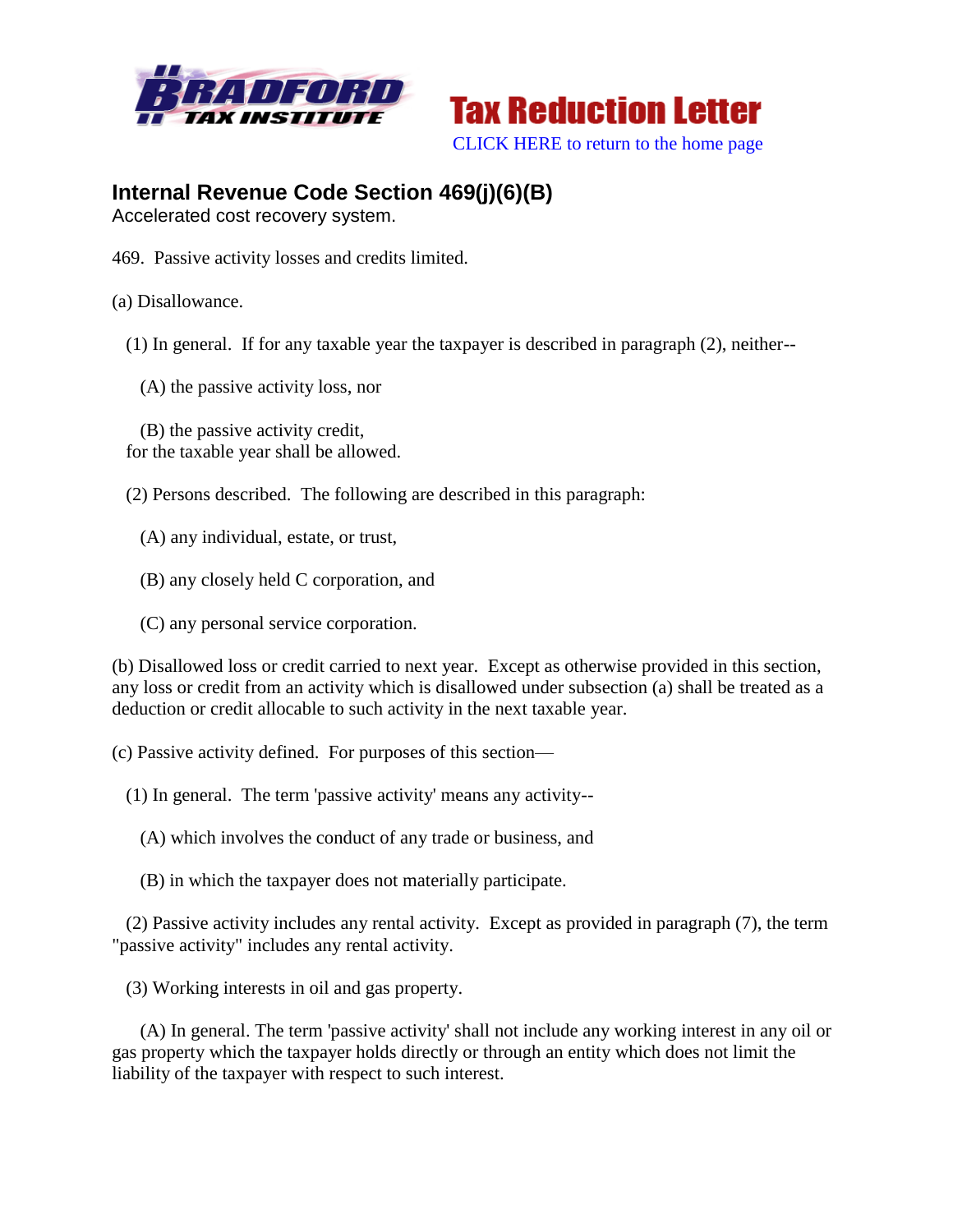(B) Income in subsequent years. If any taxpayer has any loss for any taxable year from a working interest in any oil or gas property which is treated as a loss which is not from a passive activity, then any net income from such property (or any property the basis of which is determined in whole or in part by reference to the basis of such property) for any succeeding taxable year shall be treated as income of the taxpayer which is not from a passive activity. If the preceding sentence applies to the net income from any property for any taxable year, any credits allowable under subpart B (other than section  $27(a)$ ) or D of part IV of subchapter A for such taxable year which are attributable to such property shall be treated as credits not from a passive activity to the extent the amount of such credits does not exceed the regular tax liability of the taxpayer for the taxable year which is allocable to such net income.

 (4) Material participation not required for paragraphs (2) and (3). Paragraphs (2) and (3) shall be applied without regard to whether or not the taxpayer materially participates in the activity.

 (5) Trade or business includes research and experimentation activity. For purposes of paragraph (1)(A), the term 'trade or business' includes any activity involving research or experimentation (within the meaning of section 174).

 (6) Activity in connection with trade or business or production of income. To the extent provided in regulations, for purposes of paragraph  $(1)(A)$ , the term 'trade or business' includes—

(A) any activity in connection with a trade or business, or

 (B) any activity with respect to which expenses are allowable as a deduction under section 212.

(7) Special rules for taxpayers in real property business.

(A) In general. If this paragraph applies to any taxpayer for a taxable year--

 (i) paragraph (2) shall not apply to any rental real estate activity of such taxpayer for such taxable year, and

 (ii) this section shall be applied as if each interest of the taxpayer in rental real estate were a separate activity.

 Notwithstanding clause (ii), a taxpayer may elect to treat all interests in rental real estate as one activity. Nothing in the preceding provisions of this subparagraph shall be construed as affecting the determination of whether the taxpayer materially participates with respect to any interest in a limited partnership as a limited partner.

 (B) Taxpayers to whom paragraph applies. This paragraph shall apply to a taxpayer for a taxable year if—

 (i) more than one-half of the personal services performed in trades or businesses by the taxpayer during such taxable year are performed in real property trades or businesses in which the taxpayer materially participates, and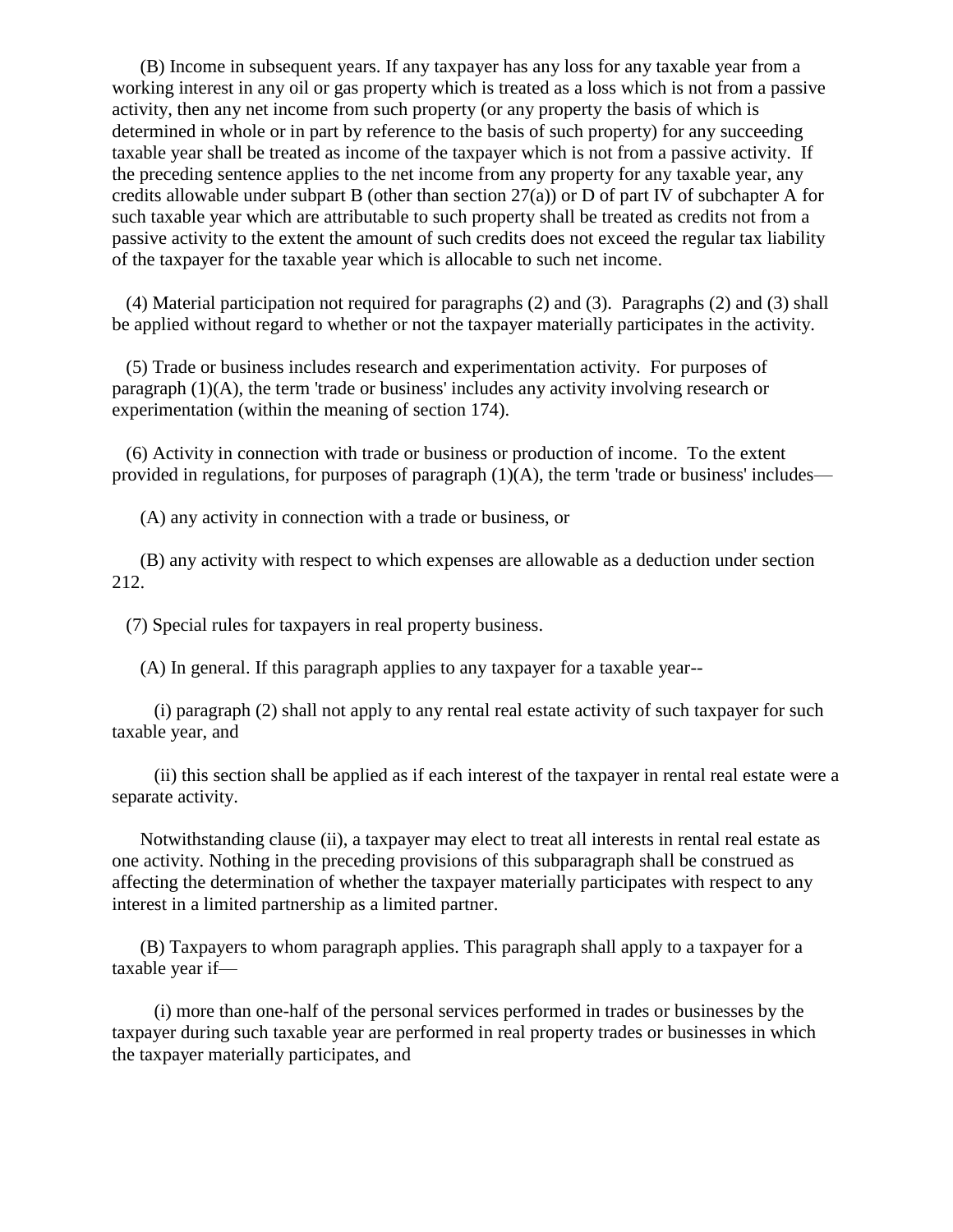(ii) such taxpayer performs more than 750 hours of services during the taxable year in real property trades or businesses in which the taxpayer materially participates.

 In the case of a joint return, the requirements of the preceding sentence are satisfied if and only if either spouse separately satisfies such requirements. For purposes of the preceding sentence, activities in which a spouse materially participates shall be determined under subsection (h).

 (C) Real property trade or business. For purposes of this paragraph, the term "real property trade or business" means any real property development, redevelopment, construction, reconstruction, acquisition, conversion, rental, operation, management, leasing, or brokerage trade or business.

(D) Special rules for subparagraph (b).

 (i) Closely held C corporations. In the case of a closely held C corporation, the requirements of subparagraph (B) shall be treated as met for any taxable year if more than 50 percent of the gross receipts of such corporation for such taxable year are derived from real property trades or businesses in which the corporation materially participates.

 (ii) Personal services as an employee. For purposes of subparagraph (B), personal services performed as an employee shall not be treated as performed in real property trades or businesses. The preceding sentence shall not apply if such employee is a 5-percent owner (as defined in section  $416(i)(1)(B)$  in the employer.

(d) Passive activity loss and credit defined. For purposes of this section—

(1) Passive activity loss. The term 'passive activity loss' means the amount (if any) by which--

(A) the aggregate losses from all passive activities for the taxable year, exceed

(B) the aggregate income from all passive activities for such year.

 (2) Passive activity credit. The term 'passive activity credit' means the amount (if any) by which—

(A) the sum of the credits from all passive activities allowable for the taxable year under--

(i) subpart D of part IV of subchapter A, or

(ii) subpart B (other than section  $27(a)$ ) of such part IV, exceeds

 (B) the regular tax liability of the taxpayer for the taxable year allocable to all passive activities.

(e) Special rules for determining income or loss from a passive activity. For purposes of this section—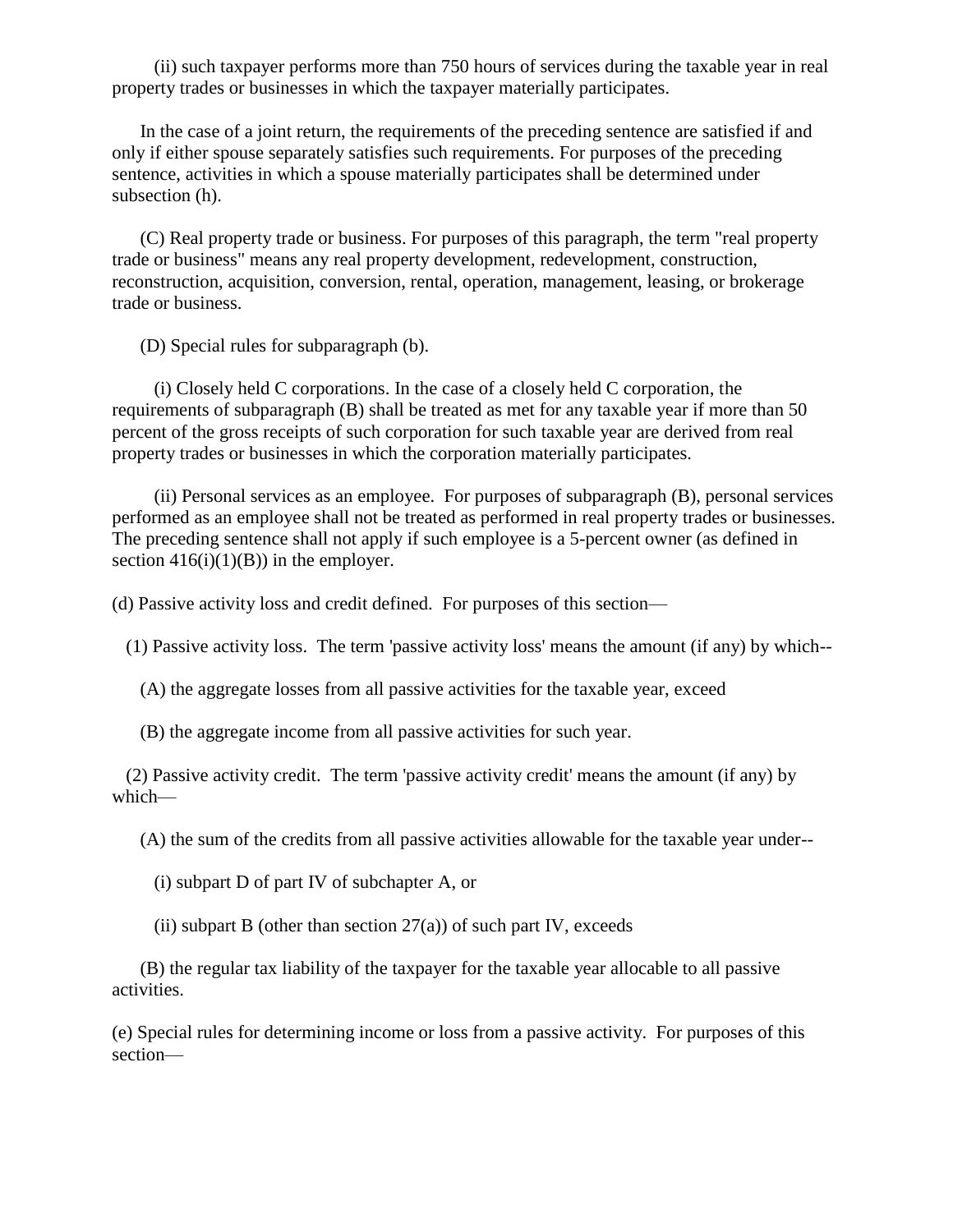(1) Certain income not treated as income from passive activity. In determining the income or loss from any activity—

(A) In general. There shall not be taken into account--

 $(i)$  any--

 (I) gross income from interest, dividends, annuities, or royalties not derived in the ordinary course of a trade or business,

 (II) expenses (other than interest) which are clearly and directly allocable to such gross income, and

(III) interest expense properly allocable to such gross income, and

 (ii) gain or loss not derived in the ordinary course of a trade or business which is attributable to the disposition of property—

(I) producing income of a type described in clause (i), or

(II) held for investment.

 For purposes of clause (ii), any interest in a passive activity shall not be treated as property held for investment.

 (B) Return on working capital. For purposes of subparagraph (A), any income, gain, or loss which is attributable to an investment of working capital shall be treated as not derived in the ordinary course of a trade or business.

(2) Passive losses of certain closely held corporations may offset active income.

 (A) In general. If a closely held C corporation (other than a personal service corporation) has net active income for any taxable year, the passive activity loss of such taxpayer for such taxable year (determined without regard to this paragraph)--

(i) shall be allowable as a deduction against net active income, and

 (ii) shall not be taken into account under subsection (a) to the extent so allowable as a deduction.

A similar rule shall apply in the case of any passive activity credit of the taxpayer.

 (B) Net active income. For purposes of this paragraph, the term 'net active income' means the taxable income of the taxpayer for the taxable year determined without regard to—

(i) any income or loss from a passive activity, and

(ii) any item of gross income, expense, gain, or loss described in paragraph  $(1)(A)$ .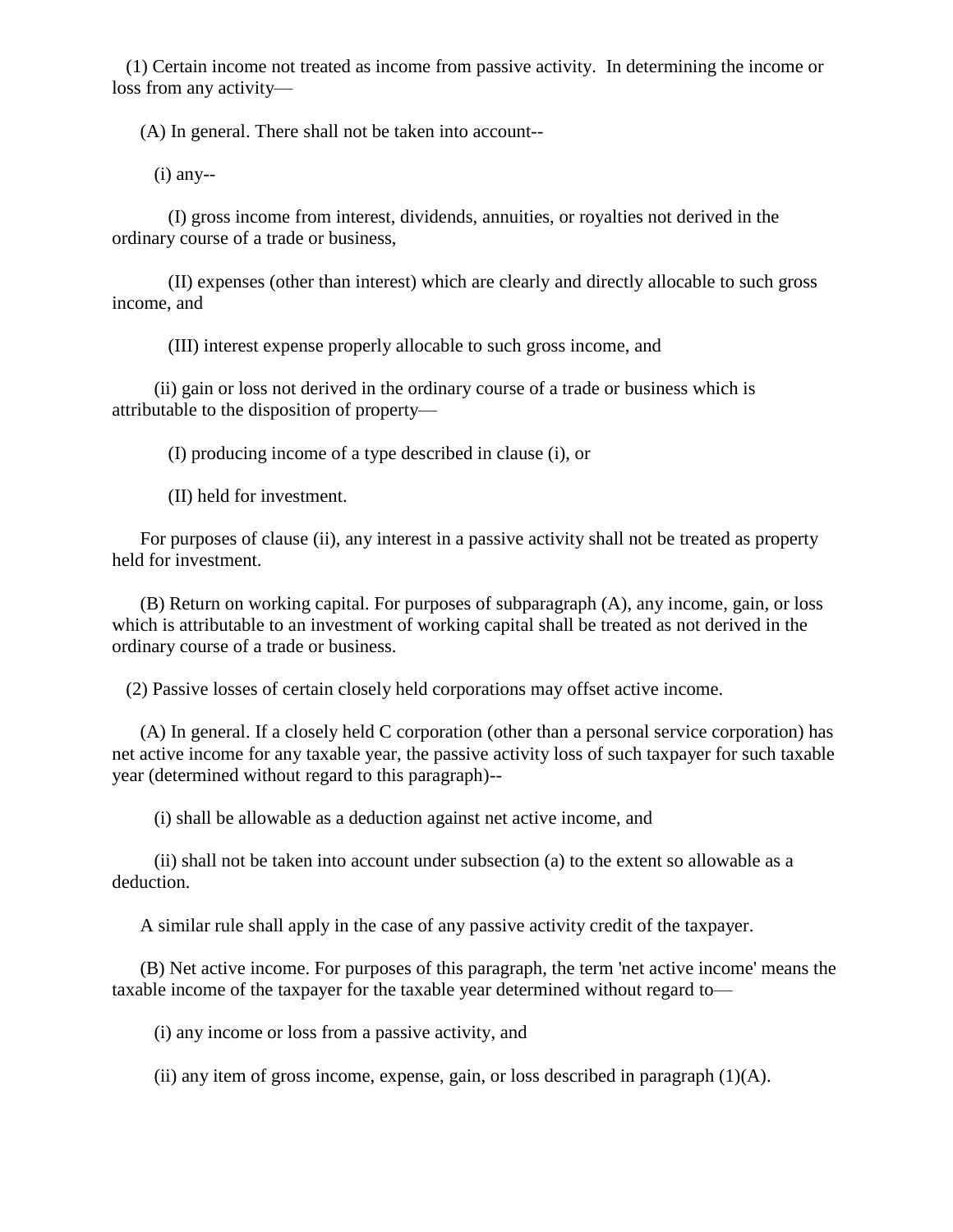(3) Compensation for personal services. Earned income (within the meaning of section  $911(d)(2)(A)$ ) shall not be taken into account in computing the income or loss from a passive activity for any taxable year.

 (4) Dividends reduced by dividends received deduction. For purposes of paragraphs (1) and (2), income from dividends shall be reduced by the amount of any dividends received deduction under section 243, 244, or 245.

(f) Treatment of former passive activities. For purposes of this section—

(1) In general. If an activity is a former passive activity for any taxable year--

 (A) any unused deduction allocable to such activity under subsection (b) shall be offset against the income from such activity for the taxable year,

 (B) any unused credit allocable to such activity under subsection (b) shall be offset against the regular tax liability (computed after the application of paragraph (1)) allocable to such activity for the taxable year, and

 (C) any such deduction or credit remaining after the application of subparagraphs (A) and (B) shall continue to be treated as arising from a passive activity.

 (2) Change in status of closely held C corporation or personal service corporation. If a taxpayer ceases for any taxable year to be a closely held C corporation or personal service corporation, this section shall continue to apply to losses and credits to which this section applied for any preceding taxable year in the same manner as if such taxpayer continued to be a closely held C corporation or personal service corporation, whichever is applicable.

 (3) Former passive activity. The term 'former passive activity' means any activity which, with respect to the taxpayer—

(A) is not a passive activity for the taxable year, but

(B) was a passive activity for any prior taxable year.

(g) Dispositions of entire interest in passive activity. If during the taxable year a taxpayer disposes of his entire interest in any passive activity (or former passive activity), the following rules shall apply:

(1) Fully taxable transaction.

(A) In general. If all gain or loss realized on such disposition is recognized, the excess of--

 (i) any loss from such activity for such taxable year (determined after the application of subsection (b)), over

 (ii) any net income or gain for such taxable year from all other passive activities (determined after the application of subsection (b)),

shall be treated as a loss which is not from a passive activity.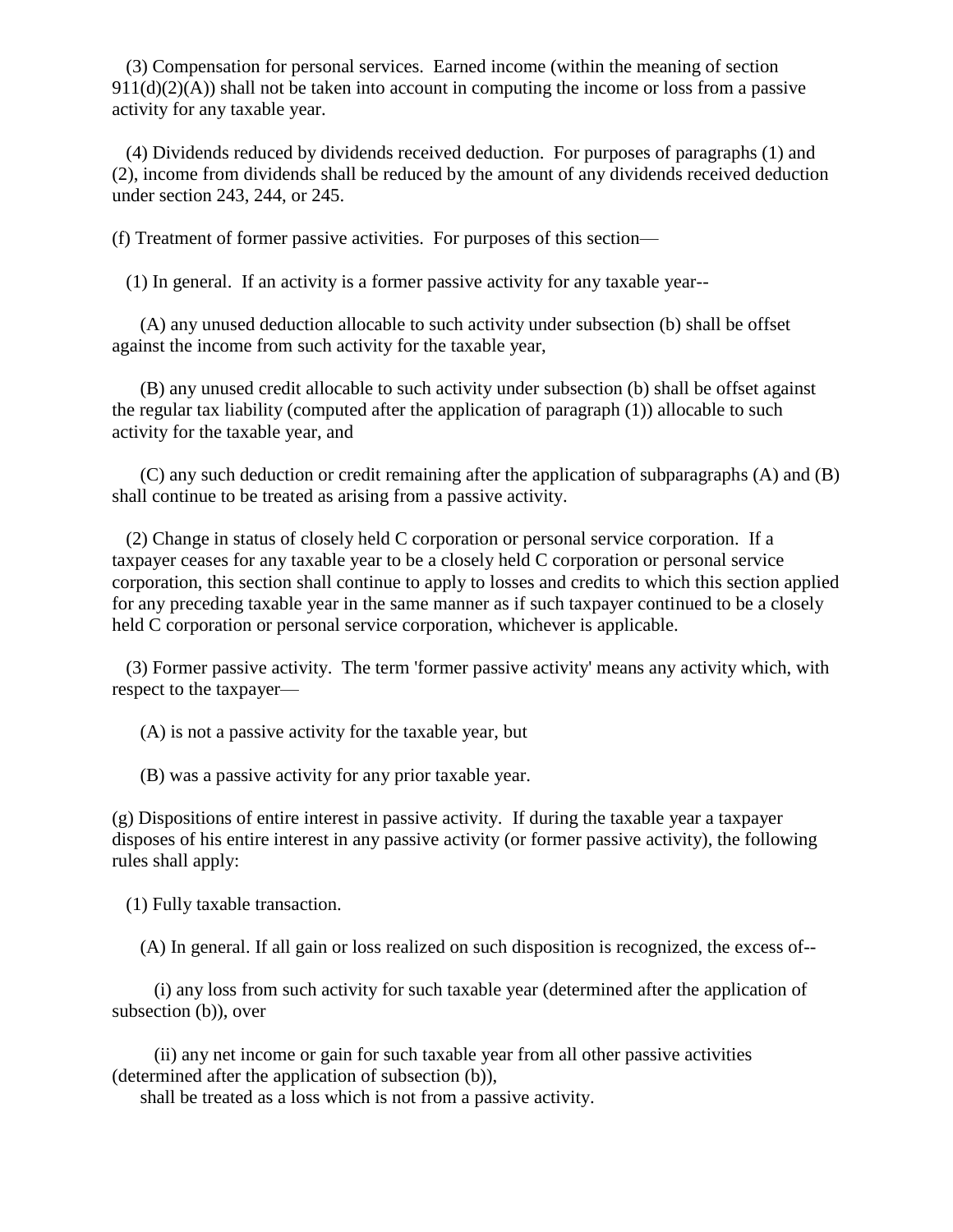(B) Subparagraph (A) not to apply to disposition involving related party. If the taxpayer and the person acquiring the interest bear a relationship to each other described in section 267(b) or section  $707(b)(1)$ , then subparagraph (A) shall not apply to any loss of the taxpayer until the taxable year in which such interest is acquired (in a transaction described in subparagraph (A)) by another person who does not bear such a relationship to the taxpayer.

 (C) Income from prior years. To the extent provided in regulations, income or gain from the activity for preceding taxable years shall be taken into account under subparagraph (A)(ii) for the taxable year to the extent necessary to prevent the avoidance of this section.

 (2) Disposition by death. If an interest in the activity is transferred by reason of the death of the taxpayer—

(A) paragraph  $(1)(A)$  shall apply to losses described in paragraph  $(1)(A)$  to the extent such losses are greater than the excess (if any) of--

(i) the basis of such property in the hands of the transferee, over

(ii) the adjusted basis of such property immediately before the death of the taxpayer, and

 (B) any losses to the extent of the excess described in subparagraph (A) shall not be allowed as a deduction for any taxable year.

 (3) Installment sale of entire interest. In the case of an installment sale of an entire interest in an activity to which section 453 applies, paragraph (1) shall apply to the portion of such losses for each taxable year which bears the same ratio to all such losses as the gain recognized on such sale during such taxable year bears to the gross profit from such sale (realized or to be realized when payment is completed).

(h) Material participation defined. For purposes of this section—

 (1) In general. A taxpayer shall be treated as materially participating in an activity only if the taxpayer is involved in the operations of the activity on a basis which is--

(A) regular,

(B) continuous, and

(C) substantial.

 (2) Interests in limited partnerships. Except as provided in regulations, no interest in a limited partnership as a limited partner shall be treated as an interest with respect to which a taxpayer materially participates.

 (3) Treatment of certain retired individuals and surviving spouses. A taxpayer shall be treated as materially participating in any farming activity for a taxable year if paragraph (4) or (5) of section 2032A(b) would cause the requirements of section  $2032A(b)(1)(C)(ii)$  to be met with respect to real property used in such activity if such taxpayer had died during the taxable year.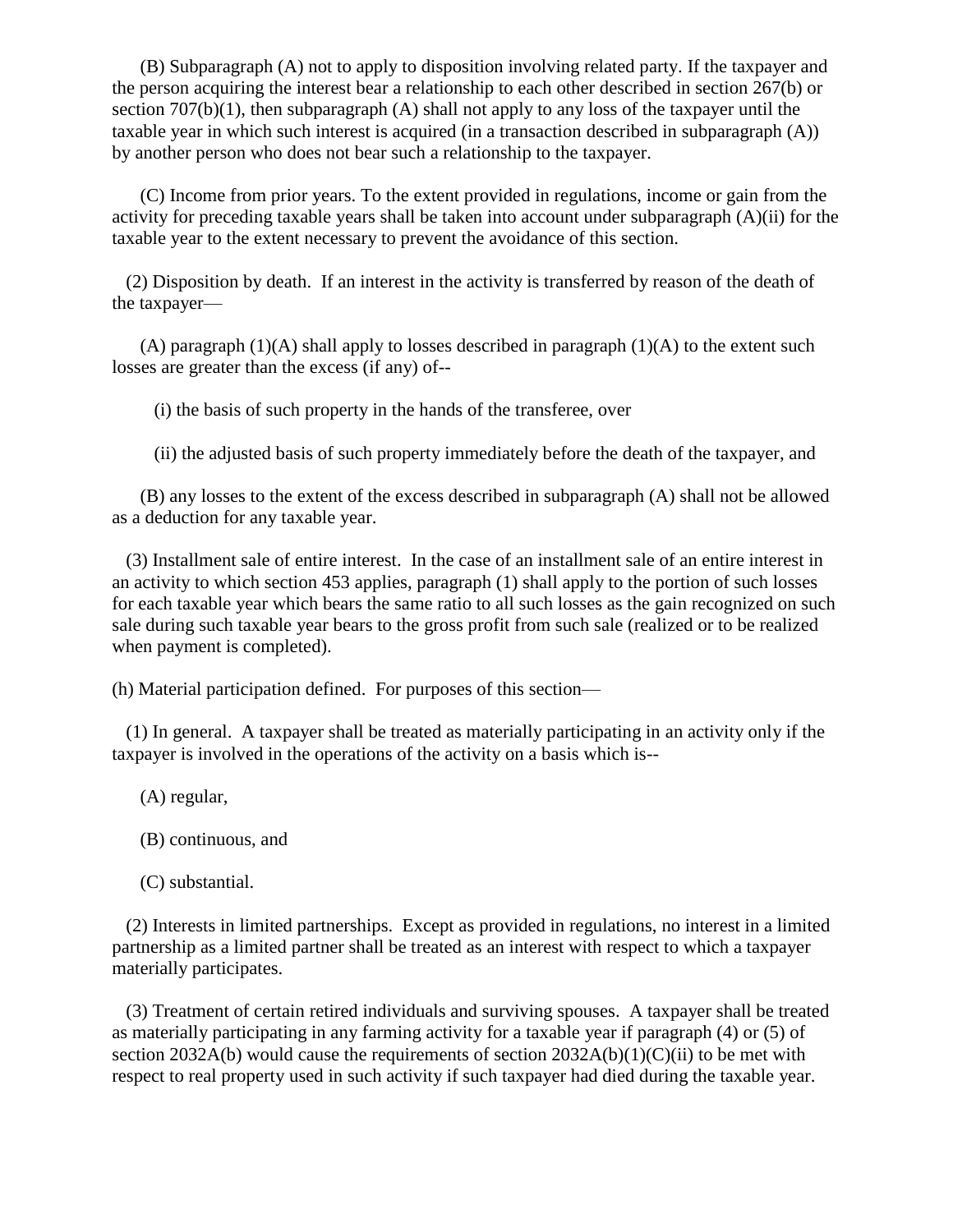(4) Certain closely held C corporations and personal service corporations. A closely held C corporation or personal service corporation shall be treated as materially participating in an activity only if—

 (A) 1 or more shareholders holding stock representing more than 50 percent (by value) of the outstanding stock of such corporation materially participate in such activity, or

 (B) in the case of a closely held C corporation (other than a personal service corporation), the requirements of section  $465(c)(7)(C)$  (without regard to clause (iv)) are met with respect to such activity.

 (5) Participation by spouse. In determining whether a taxpayer materially participates, the participation of the spouse of the taxpayer shall be taken into account.

(i) \$ 25,000 offset for rental real estate activities.

 (1) In general. In the case of any natural person, subsection (a) shall not apply to that portion of the passive activity loss or the deduction equivalent (within the meaning of subsection  $(j)(5)$ ) of the passive activity credit for any taxable year which is attributable to all rental real estate activities with respect to which such individual actively participated in such taxable year (and if any portion of such loss or credit arose in another taxable year, in such other taxable year).

 (2) Dollar limitation. The aggregate amount to which paragraph (1) applies for any taxable year shall not exceed \$ 25,000.

(3) Phase-out of exemption.

 (A) In general. In the case of any taxpayer, the \$ 25,000 amount under paragraph (2) shall be reduced (but not below zero) by 50 percent of the amount by which the adjusted gross income of the taxpayer for the taxable year exceeds \$ 100,000.

 (B) Special phase-out of rehabilitation credit. In the case of any portion of the passive activity credit for any taxable year which is attributable to the rehabilitation credit determined under section 47, subparagraph (A) shall be applied by substituting '\$ 200,000' for '\$ 100,000'.

 (C) Exception for commercial revitalization deduction. Subparagraph (A) shall not apply to any portion of the passive activity loss for any taxable year which is attributable to the commercial revitalization deduction under section 1400I.

 (D) Exception for low-income housing credit. Subparagraph (A) shall not apply to any portion of the passive activity credit for any taxable year which is attributable to any credit determined under section 42.

 (E) Ordering rules to reflect exceptions and separate phase-outs. If subparagraph (B), (C), or (D) applies for a taxable year, paragraph (1) shall be applied—

(i) first to the portion of the passive activity loss to which subparagraph  $(C)$  does not apply,

(ii) second to the portion of such loss to which subparagraph  $(C)$  applies,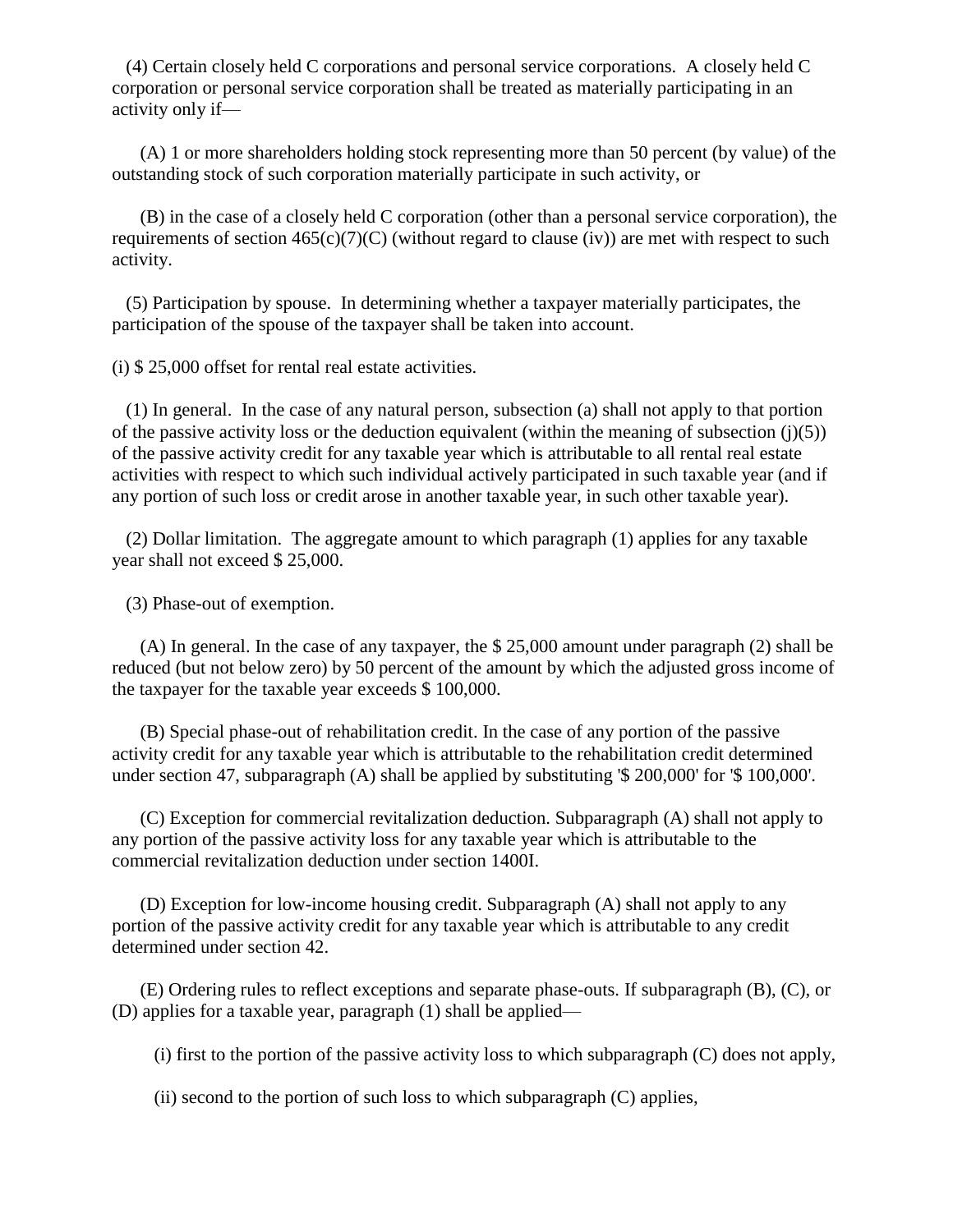(iii) third to the portion of the passive activity credit to which subparagraph  $(B)$  or  $(D)$  does not apply,

(iv) fourth to the portion of such credit to which subparagraph (B) applies, and

(v) then to the portion of such credit to which subparagraph (D) applies.

 (F) Adjusted gross income. For purposes of this paragraph, adjusted gross income shall be determined without regard to—

(i) any amount includible in gross income under section 86,

(ii) the amounts excludable from gross income under sections 135 and 137,

(iii) the amounts allowable as a deduction under sections 199, 219, 221, and 222, and

(iv) any passive activity loss or any loss allowable by reason of subsection (c)(7).

(4) Special rule for estates.

 (A) In general. In the case of taxable years of an estate ending less than 2 years after the date of the death of the decedent, this subsection shall apply to all rental real estate activities with respect to which such decedent actively participated before his death.

 (B) Reduction for surviving spouse's exemption. For purposes of subparagraph (A), the \$ 25,000 amount under paragraph (2) shall be reduced by the amount of the exemption under paragraph (1) (without regard to paragraph (3)) allowable to the surviving spouse of the decedent for the taxable year ending with or within the taxable year of the estate.

(5) Married individuals filing separately.

 (A) In general. Except as provided in subparagraph (B), in the case of any married individual filing a separate return, this subsection shall be applied by substituting--

(i) '\$ 12,500' for '\$ 25,000' each place it appears,

(ii) '\$ 50,000' for '\$ 100,000' in paragraph  $(3)(A)$ , and

(iii) '\$ 100,000' for '\$ 200,000' in paragraph (3)(B).

(B) Taxpayers not living apart. This subsection shall not apply to a taxpayer who—

(i) is a married individual filing a separate return for any taxable year, and

(ii) does not live apart from his spouse at all times during such taxable year.

(6) Active participation.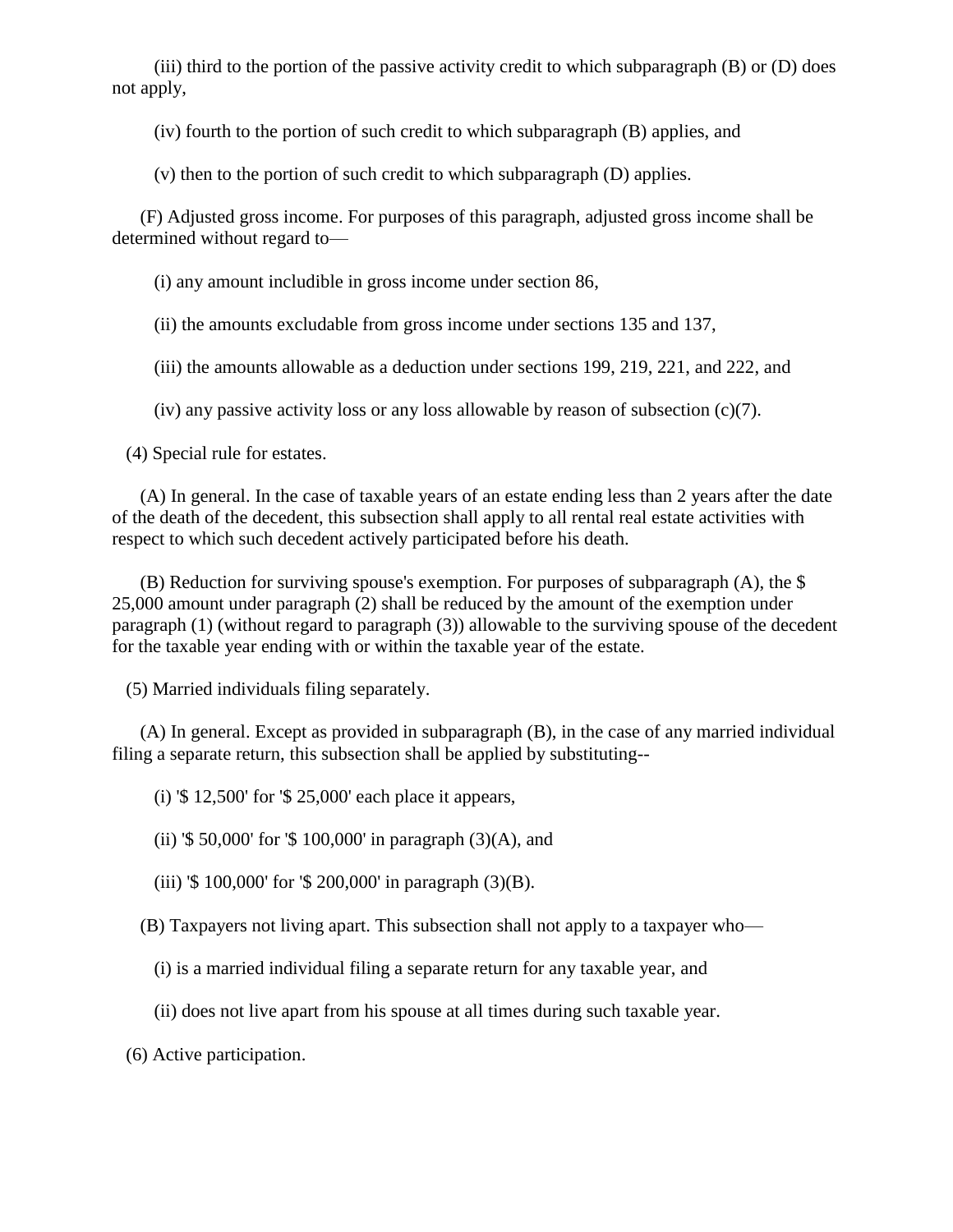(A) In general. An individual shall not be treated as actively participating with respect to any interest in any rental real estate activity for any period if, at any time during such period, such interest (including any interest of the spouse of the individual) is less than 10 percent (by value) of all interests in such activity.

 (B) No participation requirement for low-income housing, rehabilitation credit, or commercial revitalization deduction. Paragraphs  $(1)$  and  $(4)(A)$  shall be applied without regard to the active participation requirement in the case of—

(i) any credit determined under section 42 for any taxable year,

(ii) any rehabilitation credit determined under section 47, or

(iii) any deduction under section 1400I (relating to commercial revitalization deduction).

 (C) Interest as a limited partner. Except as provided in regulations, no interest as a limited partner in a limited partnership shall be treated as an interest with respect to which the taxpayer actively participates.

 (D) Participation by spouse. In determining whether a taxpayer actively participates, the participation of the spouse of the taxpayer shall be taken into account.

(j) Other definitions and special rules. For purposes of this section—

 (1) Closely held C corporation. The term "closely held C corporation" means any C corporation described in section  $465(a)(1)(B)$ .

 (2) Personal service corporation. The term "personal service corporation" has the meaning given such term by section  $269A(b)(1)$ , except that section  $269A(b)(2)$  shall be applied—

(A) by substituting "any" for "more than 10 percent", and

(B) by substituting "any" for "50 percent or more in value" in section  $318(a)(2)(C)$ .

 A corporation shall not be treated as a personal service corporation unless more than 10 percent of the stock (by value) in such corporation is held by employee-owners (within the meaning of section 269A(b)(2), as modified by the preceding sentence).

 (3) Regular tax liability. The term "regular tax liability" has the meaning given such term by section 26(b).

 (4) Allocation of passive activity loss and credit. The passive activity loss and the passive activity credit (and the \$ 25,000 amount under subsection (i)) shall be allocated to activities, and within activities, on a pro rata basis in such manner as the Secretary may prescribe.

 (5) Deduction equivalent. The deduction equivalent of credits from a passive activity for any taxable year is the amount which (if allowed as a deduction) would reduce the regular tax liability for such taxable year by an amount equal to such credits.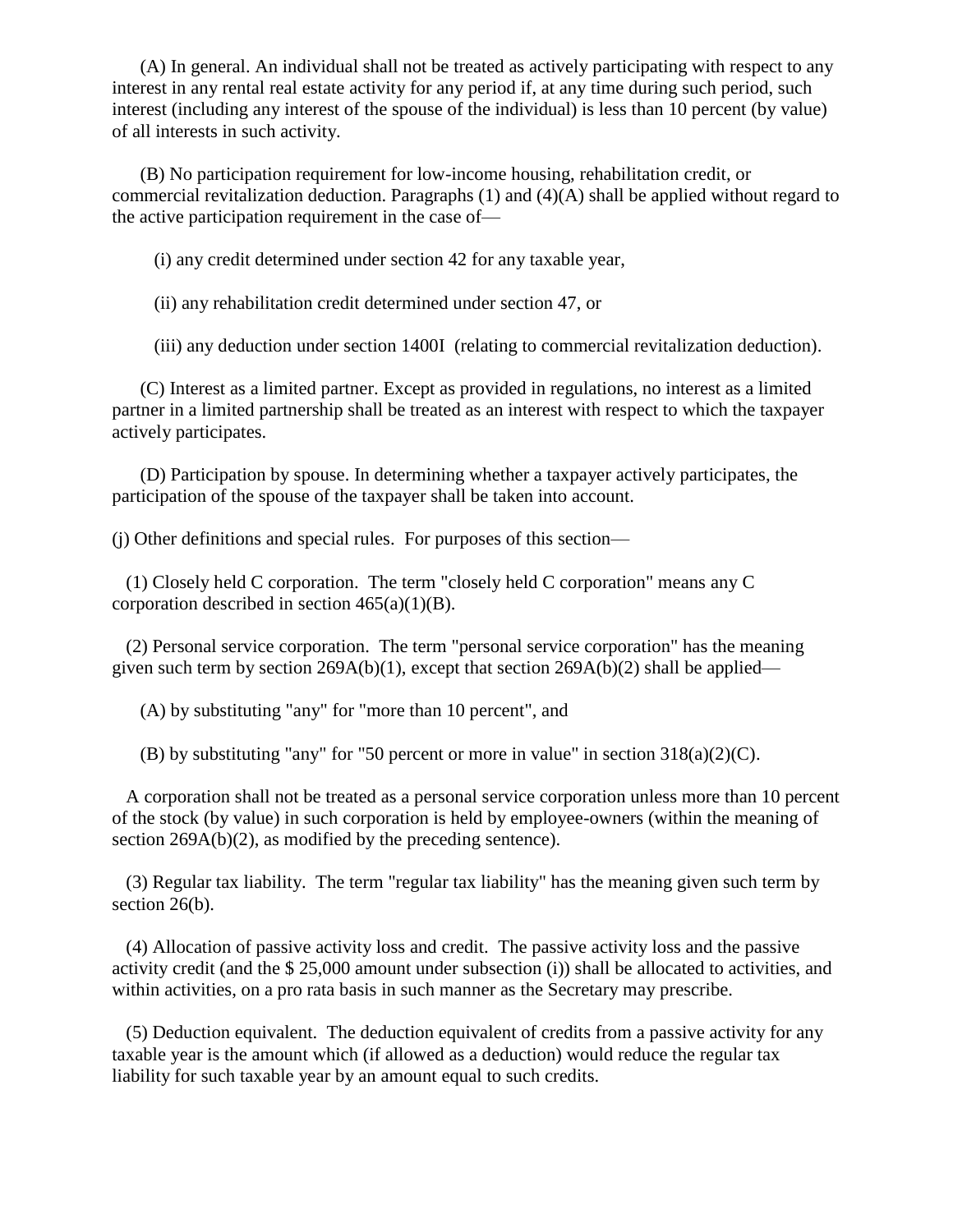(6) Special rule for gifts. In the case of a disposition of any interest in a passive activity by gift—

 (A) the basis of such interest immediately before the transfer shall be increased by the amount of any passive activity losses allocable to such interest with respect to which a deduction has not been allowed by reason of subsection (a), and

(B) such losses shall not be allowable as a deduction for any taxable year.

 (7) Qualified residence interest. The passive activity loss of a taxpayer shall be computed without regard to qualified residence interest (within the meaning of section 163(h)(3)).

 (8) Rental activity. The term "rental activity" means any activity where payments are principally for the use of tangible property.

 (9) Election to increase basis of property by amount of disallowed credit. For purposes of determining gain or loss from a disposition of any property to which subsection  $(g)(1)$  applies, the transferor may elect to increase the basis of such property immediately before the transfer by an amount equal to the portion of any unused credit allowable under this chapter which reduced the basis of such property for the taxable year in which such credit arose. If the taxpayer elects the application of this paragraph, such portion of the passive activity credit of such taxpayer shall not be allowed for any taxable year.

 (10) Coordination with section 280A. If a passive activity involves the use of a dwelling unit to which section  $280A(c)(5)$  applies for any taxable year, any income, deduction, gain, or loss allocable to such use shall not be taken into account for purposes of this section for such taxable year.

 (11) Aggregation of members of affiliated groups. Except as provided in regulations, all members of an affiliated group which files a consolidated return shall be treated as 1 corporation.

 (12) Special rule for distributions by estates or trusts. If any interest in a passive activity is distributed by an estate or trust—

 (A) the basis of such interest immediately before such distribution shall be increased by the amount of any passive activity losses allocable to such interest, and

(B) such losses shall not be allowable as a deduction for any taxable year.

(k) Separate application of section in case of publicly traded partnerships.

 (1) In general. This section shall be applied separately with respect to items attributable to each publicly traded partnership (and subsection (i) shall not apply with respect to items attributable to any such partnership). The preceding sentence shall not apply to any credit determined under section 42, or any rehabilitation credit determined under section 47, attributable to a publicly traded partnership to the extent the amount of any such credits exceeds the regular tax liability attributable to income from such partnership.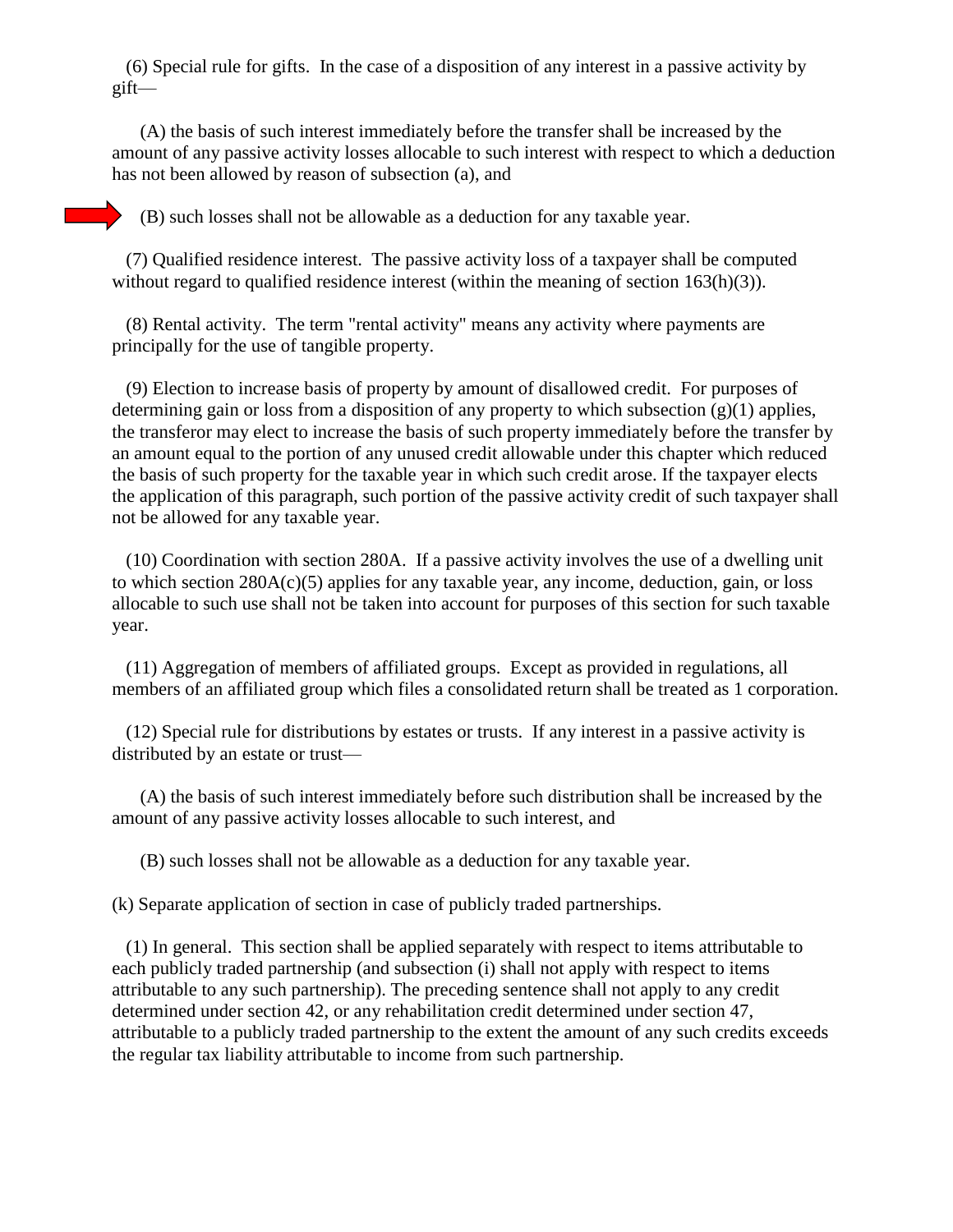(2) Publicly traded partnership. For purposes of this section, the term "publicly traded partnership" means any partnership if—

(A) interests in such partnership are traded on an established securities market, or

 (B) interests in such partnership are readily tradable on a secondary market (or the substantial equivalent thereof).

 (3) Coordination with subsection (g). For purposes of subsection (g), a taxpayer shall not be treated as having disposed of his entire interest in an activity of a publicly traded partnership until he disposes of his entire interest in such partnership.

 (4) Application to regulated investment companies. For purposes of this section, a regulated investment company (as defined in section 851) holding an interest in a qualified publicly traded partnership (as defined in section 851(h)) shall be treated as a taxpayer described in subsection (a)(2) with respect to items attributable to such interest.

(l) Regulations. The Secretary shall prescribe such regulations as may be necessary or appropriate to carry out provisions of this section, including regulations—

 (1) which specify what constitutes an activity, material participation, or active participation for purposes of this section,

 (2) which provide that certain items of gross income will not be taken into account in determining income or loss from any activity (and the treatment of expenses allocable to such income),

 (3) requiring net income or gain from a limited partnership or other passive activity to be treated as not from a passive activity,

 (4) which provide for the determination of the allocation of interest expense for purposes of this section, and

 (5) which deal with changes in marital status and changes between joint returns and separate returns.

(m) Phase-in of disallowance of losses and credits for interest held before date of enactment.

 (1) In general. In the case of any passive activity loss or passive activity credit for any taxable year beginning in calendar years 1987 through 1990, subsection (a) shall not apply to the applicable percentage of that portion of such loss (or such credit) which is attributable to preenactment interests.

 (2) Applicable percentage. For purposes of this subsection, the applicable percentage shall be determined in accordance with the following table:

 In the case of taxable years The applicable beginning in: percentage is: